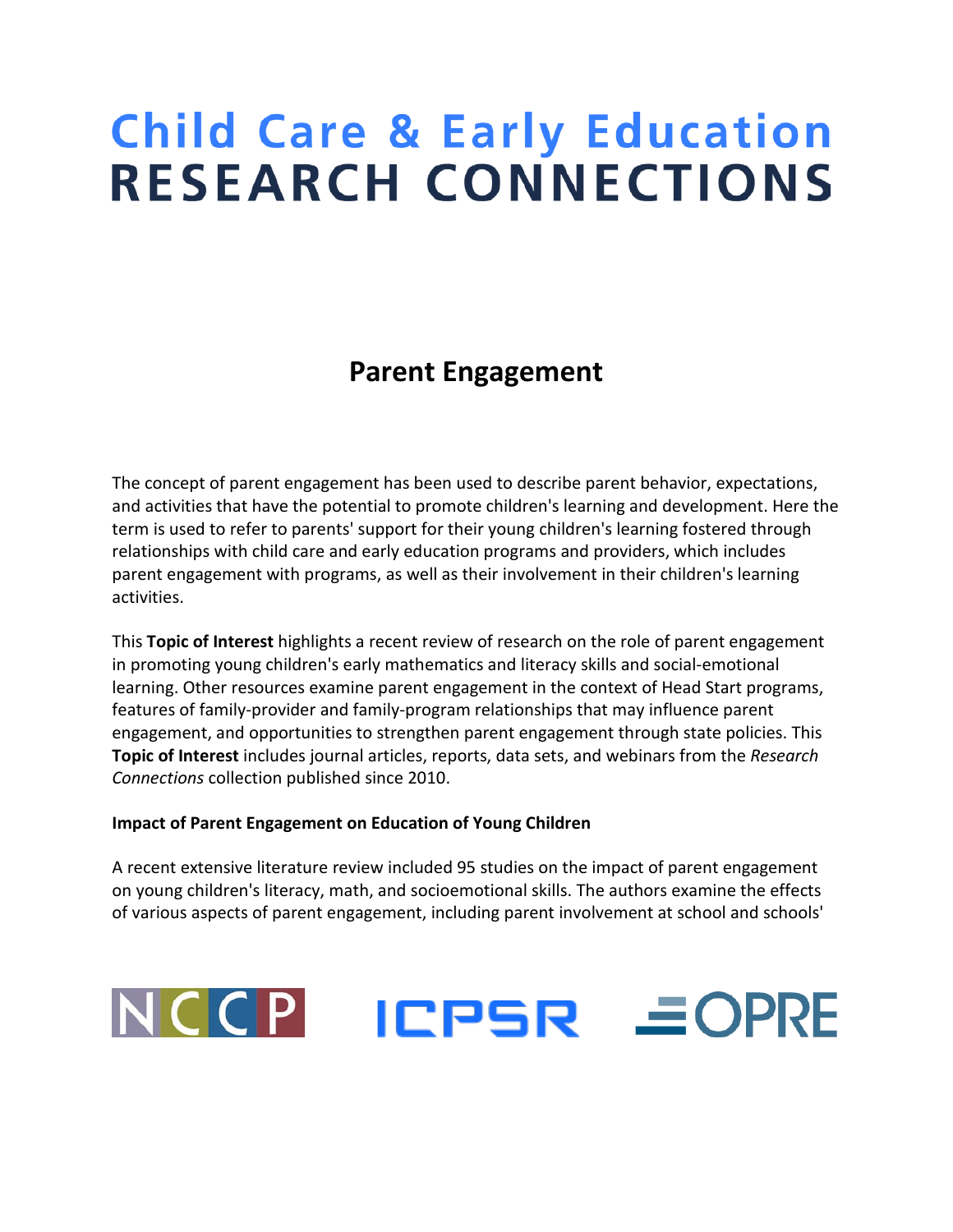#### and teachers' efforts to engage parents.

See literature review:

• [The impact of family involvement on the education of children ages 3 to 8: A focus on](http://www.researchconnections.org/childcare/resources/26560)  [literacy and math achievement outcomes and social-emotional skills \(2013\)](http://www.researchconnections.org/childcare/resources/26560)

## **Parent Engagement in the Context of Head Start**

Parent engagement is an important aspect of Head Start, and recent large-scale, nationally representative research efforts such as the Head Start Family and Child Experiences Survey (FACES) and the Head Start Impact Study explore parent engagement in the context of Head Start programs. Researchers have used FACES data to present a picture of parent engagement with Head Start programs, as well as to investigate parents' involvement in learning activities to support their children's literacy skills. Likewise, other researchers use Head Start Impact Study data to examine the impact of Head Start programs on parents' involvement in their children's learning. Head Start researchers are also developing parent engagement concepts and measures appropriate to the diverse population the program serves, including a measure for use with Latino Head Start families.

Explore data sets:

- [Head Start Family and Child Experiences Survey data](http://www.researchconnections.org/childcare/studies/4149)
- [Head Start Impact Study data](http://www.researchconnections.org/childcare/studies/29462)

See reports and papers:

- [A portrait of family involvement during Head Start: Nature, extent, and predictors](http://www.researchconnections.org/childcare/resources/24492)  [\(2012\)](http://www.researchconnections.org/childcare/resources/24492)
- [Family involvement and educator outreach in Head Start: Nature, extent, and](http://www.researchconnections.org/childcare/resources/21136)  [contributions to early literacy skills \(2011\)](http://www.researchconnections.org/childcare/resources/21136)
- [Do the effects of Head Start vary by parental preacademic stimulation? \(2014\)](http://www.researchconnections.org/childcare/resources/27036)
- Children's schooling and parents' behavior: Evidence from the Head Start Impact Study [\(2013\)](http://www.researchconnections.org/childcare/resources/25680)
- [Family Voices: Piloting a new qualitative measure of family engagement for Head Start](http://www.researchconnections.org/childcare/resources/27342)  [and Early Head Start staff and families: Final report and instrument package \(2014\)](http://www.researchconnections.org/childcare/resources/27342)
- [Defining family engagement among Latino Head Start parents: A mixed-methods](http://www.researchconnections.org/childcare/resources/25998)  [measurement development study \(2013\)](http://www.researchconnections.org/childcare/resources/25998)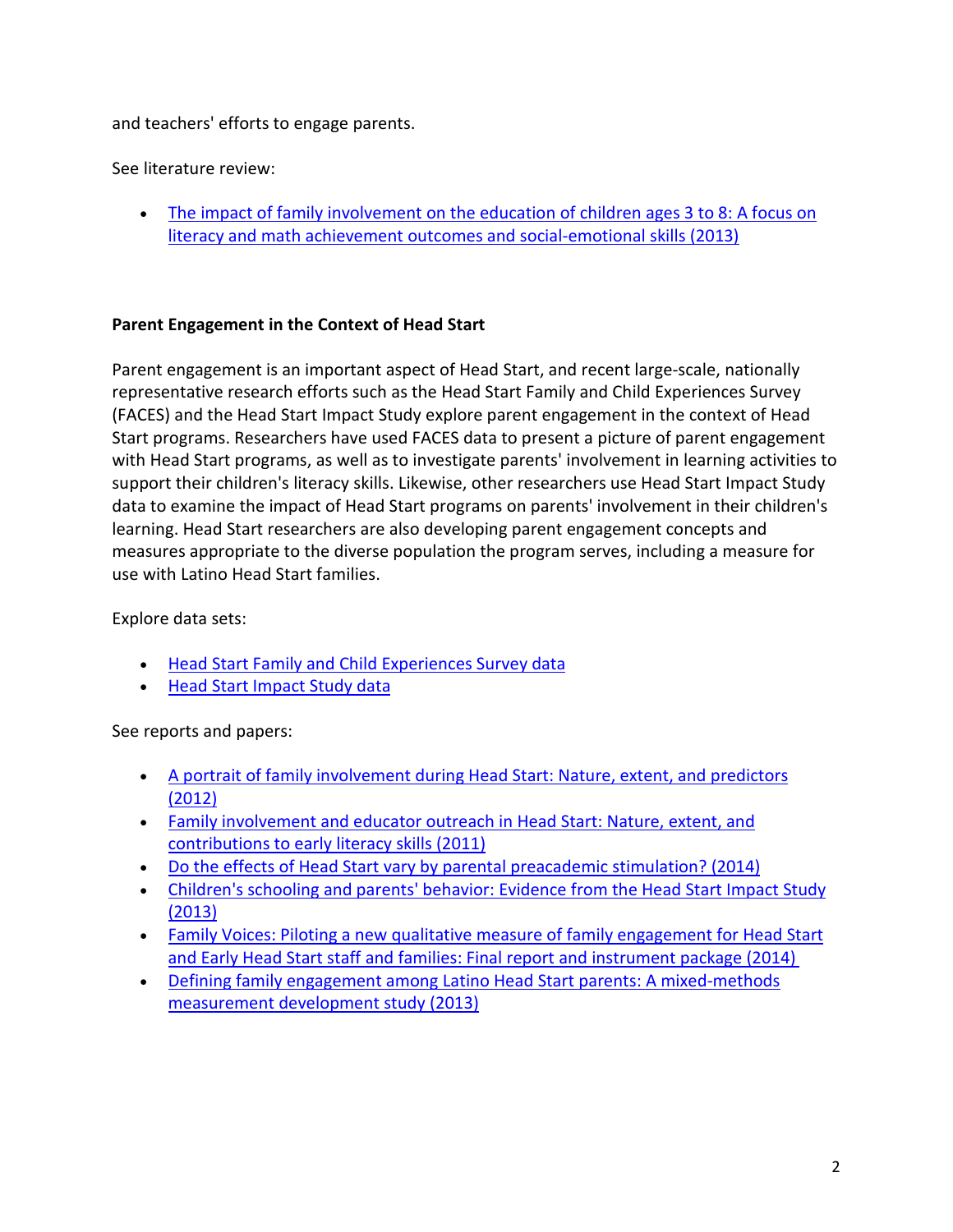## **Family-Provider Relationships**

Scholars have also examined the quality of relationships between families and early care and education providers. The Office of Planning, Research and Evaluation of the U.S. Administration for Children and Families has sponsored efforts to conceptualize and measure family-provider relationships more broadly, as well as to establish connections between parent engagement and related concepts, such as family-sensitive caregiving, which emphasizes programs' and providers' responsiveness to and support for families. *Research Connections* also has a series of three webinars exploring these issues.

Access literature reviews and papers:

- [Family-provider relationships: A multidisciplinary review of high quality practices and](http://www.researchconnections.org/childcare/resources/22297)  [associations with family, child, and provider outcomes \(2011\)](http://www.researchconnections.org/childcare/resources/22297)
- [Family-provider relationship quality: Review of conceptual and empirical literature of](http://www.researchconnections.org/childcare/resources/24512)  [family-provider relationships \(2013\)](http://www.researchconnections.org/childcare/resources/24512)
- [Family-provider relationship quality: Review of existing measures of family-provider](http://www.researchconnections.org/childcare/resources/24513)  [relationships](http://www.researchconnections.org/childcare/resources/24513) (2013)
- [Family-provider partnerships: Examining alignment of](http://www.researchconnections.org/childcare/resources/26975) early care and education [professional performance standards, state competencies, and quality rating and](http://www.researchconnections.org/childcare/resources/26975)  [improvement systems indicators in the context of research \(2013\)](http://www.researchconnections.org/childcare/resources/26975)
- [Family engagement and family-sensitive caregiving: Identifying common core elements](http://www.researchconnections.org/childcare/resources/22296)  [and issues related to measurement \(2011\)](http://www.researchconnections.org/childcare/resources/22296)

View webinars:

• [Family-provider relationship webinars](http://www.researchconnections.org/content/childcare/connect/webinars.html)

#### **Policy Implications: Strengthening Parent Engagement from Preschool to Grade 3**

This evolving body of research has important implications for policymakers, and a recent report for policy audiences distills research findings, and describes promising models, state initiatives, and policy strategies to strengthen parent engagement from preschool to grade 3.

Read policy brief:

• [Parent engagement from preschool through grade 3: A](http://www.researchconnections.org/childcare/resources/26438) guide for policymakers (2013)